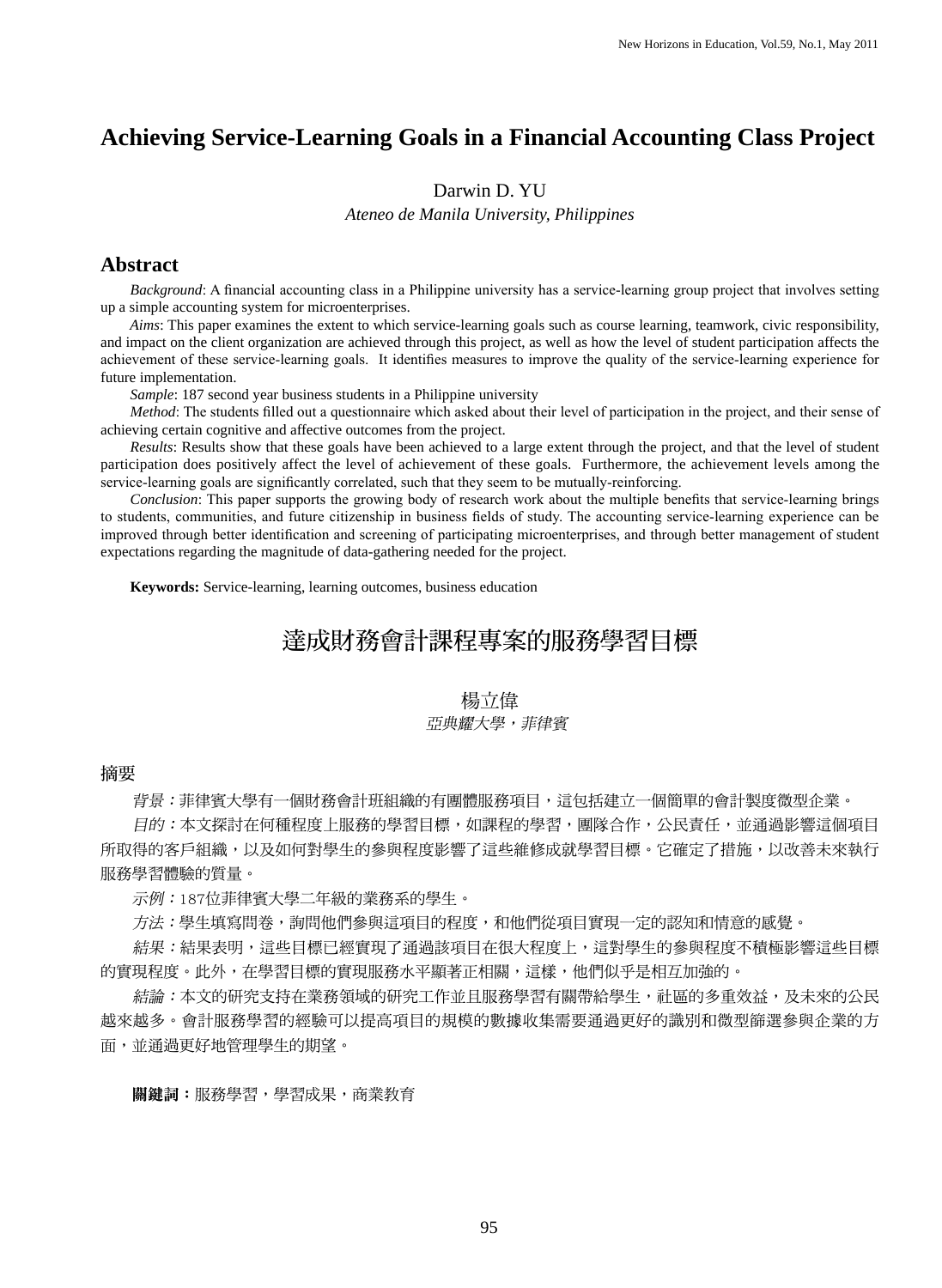## **Introduction**

 As businesses practice their corporate citizenship and try to respond to various challenges that go beyond the usual commercial spheres, such as calls for climate change mitigation, the effects of socio-economic inequity, and the need for honest governments, one cannot help but think of the educational processes that will produce future business leaders who will drive the manner by which businesses will respond. Business students who are confined within their own specialized bodies of knowledge will certainly encounter difficulties in dealing with multi-faceted, cross-disciplinary, and messily defined problems. There is also that issue of how to fuel the compassion and commitment to deal with these challenges in the first place.

 Service-learning is relatively new in the Philippines, with the First National Conference in Service-Learning held only last 13 August 2008 at the Trinity University of Asia in Quezon City. Although many educational institutions have provided experiential forms of learning that engage marginalized members of society, such as internship, community service, outreach programs, and quasiconsulting activities, these are not the same as service-learning. In the United States, servicelearning took on an institutional form when the presidents of leading American universities and the Education Commission of the United States started Campus Compact to address the perceived moral decline of college students (Morton & Troppe, 1996). From an initial membership of 23 schools in 1985, Campus Compact grew to over 1,100 two-year and four-year colleges and universities today (Campus Compact, 2010). A large body of research related to attitudes, behavior, and learning from service-learning activities, especially in the fields of social sciences

and the humanities, has subsequently developed. (See Rama, Ravenscroft, Wolcott, & Zlotkowski, 2000 and Eyler, Giles, Stenson, & Gray, 2001 for their compilation and annotated bibliography.) In the field of business, however, even after Zlotkowski's (1996) urgent call for business educators to help students be more in touch with their external environment, with all its complexity and ambiguity, through servicelearning, only a few articles on service-learning in business appeared in academic journals in the early 2000s. In Andrews' (2007) survey of service-learning articles in business, conceptual research on business ethics was the first to appear. Later on, articles on service-learning applications in business core areas (accounting, finance, management) as well as in graduate business courses followed. (See examples in Wilson, 2008; Gujarathi & McQuade, 2002.)

 Rama (1998, p.17) defined service-learning projects in accounting as projects which are selected and designed in such a way that they "(1) meet a community need, (2) enhance understanding of material learned in accounting courses, (3) help in developing a broader appreciation of the accounting profession, (4) help in promoting a sense of civic responsibility, and (5) develop communication, teamwork, and interpersonal skills". The key points in this definition are that service-learning provides an environment for students to meet the learning objectives in a certain discipline, while at the same time, address certain community needs such that these two become the building blocks to develop other aspects of student competencies. In particular, service-learning can create the conditions that will teach students social responsibility and the personal skills to tackle social problems.

 This article therefore has two objectives: (a) to evaluate a financial accounting class project in terms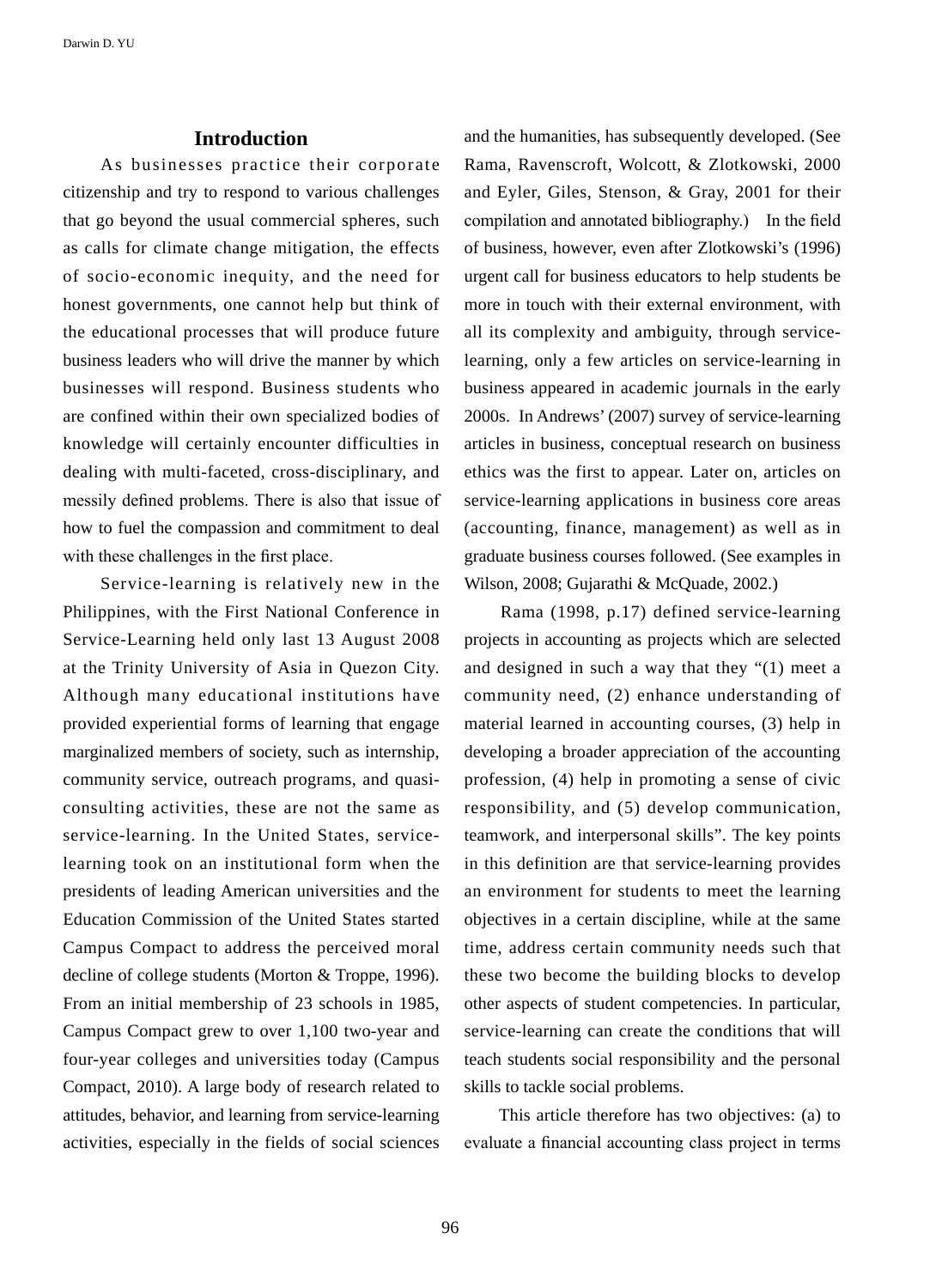of its service-learning outcomes; and, (b) to use the evaluation results and feedback from students to improve the design of service-learning projects for future implementation.

## **Service-Learning Goals and Outcomes**

 In a 5-year study involving over 22,000 college students, Astin, Vogelgesang, Ikeda, & Yee (2000) found support for the following student outcomes after the students have engaged in servicelearning activities: (1) intellectual outcomes, such as knowledge of course content, appreciation of the discipline's role in real-life situations, and critical thinking skills; and (2) personal outcomes, such as leadership, communication, sensitivity to diversity, ethical conduct, and ability to promote constructive change. Eyler and Giles (1999) explain the theoretical basis for such outcomes. Basically, students who are faced with "real-world" problems work harder, and this is reinforced by their developing relationships with members of the client community. As the students search for solutions and constructive change, they increase their depth of understanding of the course content, as well as develop their sense of confidence and leadership.

 Rama, et al. (2000) did an extensive survey on studies related to service-learning and found that the major limitations of studies involving intellectual outcomes is that grade improvements of students over a certain period could not be solely or directly attributed to service-learning activities since the students are also engaged in other educational activities. However, the preponderance of evidence across various studies, as well as their mutuallyreinforcing findings, point to the ability of servicelearning activities to develop higher-order thinking skills in students such as problem-solving, evaluating,

applying knowledge to new situations, and synthesizing.

 With regard to studies involving personal outcomes, Rama et al. (2000) found an even wider range of studies that explored various aspects of students' moral, civic, and interpersonal development. Many researchers created their own measurement tools for qualities such as moral reasoning, social responsibility, and racism so that their studies can be applied to large sample sizes that cover several courses and universities. Although there is no consensus as to which outcomes are most significant, Rama et al. (2000) reported that there is a generally positive relationship between service-learning and students' self-reported personal outcomes.

 Many studies have documented the positive benefits experienced by the client organizations from service-learning activities. (See examples in Clark, 2000; Gujarathi & McQuade, 2002.) Interviews by researchers generally show that these organizations viewed service-learning positively, found the work of the students useful, and welcomed further involvement with the students. These positive benefits complete the cycle of learning and growth of the students, since students who believe that their actions can produce a positive impact on the community, or "social self-efficacy", are encouraged to be more involved during the course of the project, and even in future service-learning activities (Astin et al., 2000; Giles & Eyler, 1994; Reeb, Folger, Langsner, Ryan & Crouse, 2010).

 This study examines only a limited set of outcomes, all based on questionnaires filled out by students. The first set involves intellectual outcomes, such as deeper understanding of accounting concepts, the accounting cycle, the role of accounting in running a business, and problem-solving. The second

97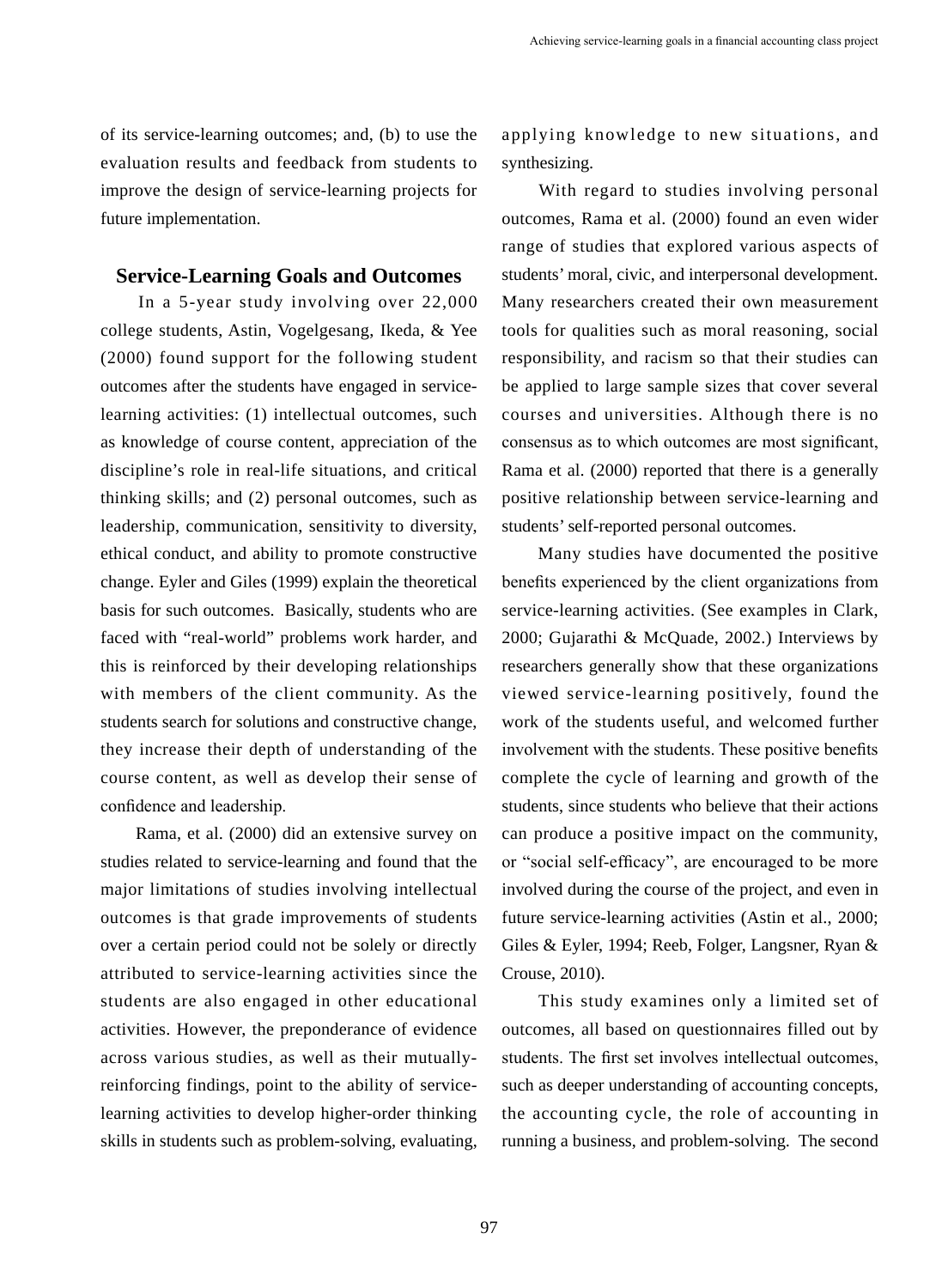set involves personal outcomes such as learning to work in teams and civic responsibility. The third set looks into the impact on the microenterprise, to get a sense of how students view their self-efficacy and ability to make constructive change.

## **The Accounting Service-Learning Project**

 Financial accounting is usually taught by teaching the principles first and then applying them to the preparation of financial statements. The focus is on completing the different stages of an accounting cycle. Exercises and cases are given to students to deepen their understanding of the concepts and the accounting cycle. However, these approaches are often limited insofar as answering more practical business-oriented concerns, such as the setting up of an accounting system and the trading-off of data accuracy versus recording effort. The teacher can probably discuss these concerns in class, but the answers to these concerns become more real to the students if they can explore the concerns themselves.

 Setting up a simple accounting system for a microenterprise with no formal accounting system provides the students an opportunity to interact with the owner/manager as well as the few employees of the enterprise. The owner/manager is most likely someone with minimal formal business education, and almost no accounting background at all. Any business records kept are minimal. Exploring the various issues in setting up the accounting system would fulfill the intellectual outcomes of the servicelearning project.

 The personal outcomes of service-learning would also be fulfilled since many of the microenterprises tend to be struggling businesses that provide income opportunities for the families that operate the business themselves, and/or generate employment in the community for those that are able to hire people beyond family members. Many of these businesses are run by people from the low-income class, and thus represent a "culture" different from my students, who come primarily from the middle- to high-income classes. By helping these microenterprises, students provide a service that these microenterprises normally cannot afford, and thus, increase their chances to survive and grow amidst difficult economic times.

 Since the students are learning the basics of financial accounting while trying to set up a simple accounting system, the deliverables of the project have to be timed such that the students have already taken up the concepts in class before they submit their deliverables. The financial accounting class takes up about 18 weeks (the class meets three hours a week). The first five weeks are spent on the concepts related to the income statement and balance sheet, and the steps in the accounting cycle. The next ten weeks are spent going through specific parts of the balance sheet and their corresponding item in the income statement. The last three weeks deal with the cash flow statement and financial analysis.

 The accounting project required three sets of deliverables. The first set, due on the sixth week of classes, asked for background information regarding the company, the group's work plan, and the owner's consent (to participate in the accounting project) form. The primary concern at this point is to ensure that the business is not too simple nor too complex for the students to set up an accounting system. Microenterprises such as the neighborhood *sarisari* (i.e., convenience) store, a small eatery, a waterrefilling station, T-shirt printing, and a small autodetailing shop qualified for this project.

 The second set of deliverables, due on the tenth week of class, is the chart of accounts, the beginning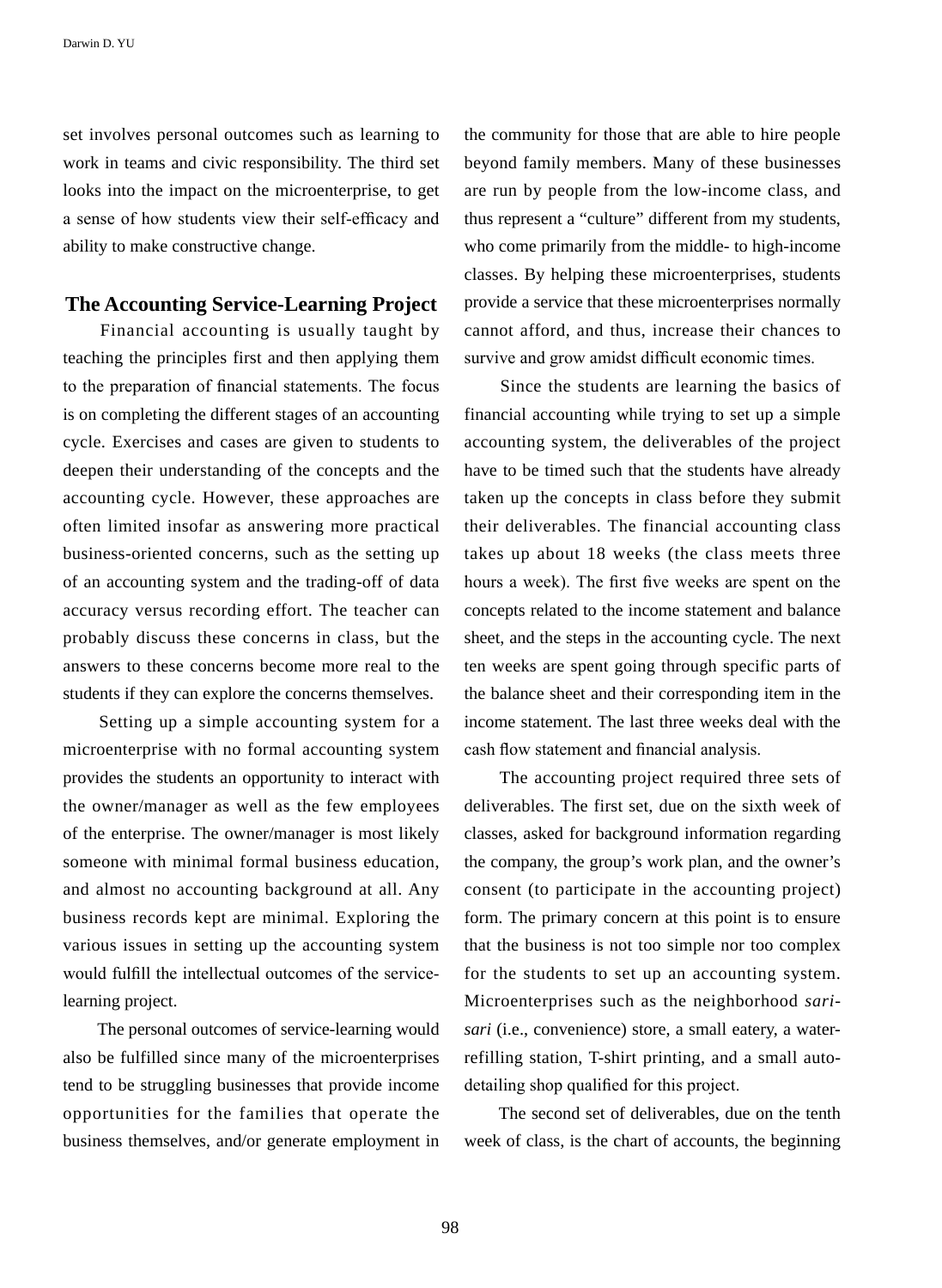balance sheet, and the progress-to-date against the work plan. By this time, the students would have made several visits to their microenterprise, interviewed the owner/manager and key employees, observed the common transactions, and examined business transaction documents. The students should understand the logic of the business at this point such that they are able to identify the financial information needed to keep track of the performance of the business, in consultation with the owner/manager.

 The third and final set of deliverables, due on  $14<sup>th</sup>$  week of classes, consists of the financial statements, the supporting documents, and the owner's "understanding" form. All of the prior deliverables, which by now have been graded and commented upon, should have been revised and resubmitted along with the third set of deliverables, such that the entire set of documents becomes somewhat of an accounting system start-up manual for the microenterprise. Students at this juncture encounter critical issues of recognizing revenues and expenses that ultimately provide the answer as to how much the business is earning.

 To ensure that the owner/manager examines the final outputs of the students, he is asked to sign the "Owner's understanding of financial statements" form. In signing this form, the owner is saying that the financial statements make sense to him, and that they fairly represent the financial condition of the business. This is another opportunity for the students to interact with the owner and learn more about accounting, as the students have to explain their recording process and the financial statements to the owner. Students get to reflect what the accounting system really means to the owner, and how likely he will adapt it to his business later on.

 The deliverables of the accounting project are graded on the basis of the following criteria: correct application of accounting concepts, appropriateness of accounting system to the business, and clarity and organization of the deliverables.

## **Methodology**

 The students who passed the financial accounting course during the first semester proceeded to the managerial accounting course in the second semester. At the start of the second semester, a survey was conducted among the students to find out how the project has been able to fulfill the goals of service-learning. This survey was anonymous and was conducted after the financial accounting grades have been finalized, so that students could answer the survey more truthfully.

 The questionnaire was made up of three parts: The first part asked for background information regarding the project and the student's level of participation in the project. The second part posed 14 statements relating to course learning, impact of the students' work on the enterprise, quality of teamwork, and civic responsibility. The student indicated the degree to which he agrees or disagrees with each statement, using a 5-point Likert-type scale (i.e.,  $1 =$  Strong disagree,  $5 =$  Strongly agree). The third part was made up of open-ended questions concerning the problems encountered by the student while undertaking the project, the means by which the problems were resolved, and suggestions on how to improve the project for the future. Students answered the questionnaire in class. (See Attachment 1 for sample questionnaire.)

 The mean score, standard deviation, and Cronbach's alpha of the responses related to questions concerning a particular service-learning outcome was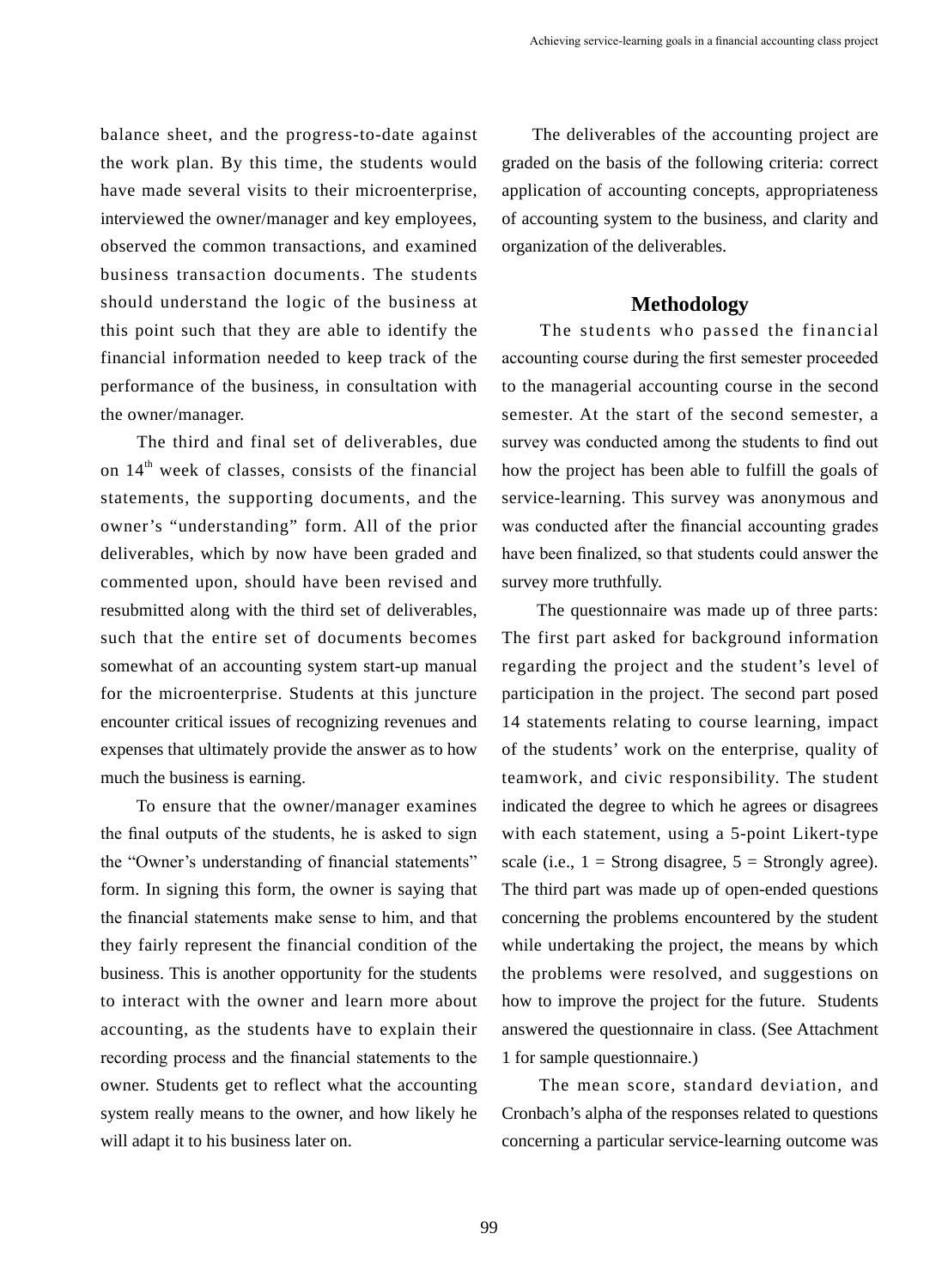computed. The student's level of participation in the service-learning activity was also quantified, using a variety of indicators. The mean scores of the four service-learning outcomes and level of participation were then correlated to determine their relationships. Finally, problems raised by students were classified and tabulated to determine the nature of the more common problems.

## **Survey Results and Discussion**

 A total of 189 students answered the questionnaire but only the responses from 187 students were used in the analysis after screening for

### Table 1.

#### *Level of Participation*

data completeness. In terms of the student's level of participation in the project, this was measured by computing the mean of three indicators: (a) If the group which the respondent belonged to was able to submit the third deliverable [yes = 1, no = 2]; (b) If the group/respondent was able to explain the accounting process as well as turn over the project documents to the business owner [yes  $= 1$ , no  $= 2$ ]; and (c) the self-reported level of involvement of the respondent (very involved= 1, moderately involved  $= 2$ , not so involved $= 3$ ). The higher the mean, the lower is the level of participation.

| <b>Level of Participation Mean Scores</b> | <b>Number of Respondents</b> | <b>Percent Distribution</b> |
|-------------------------------------------|------------------------------|-----------------------------|
| 1.00                                      | 64                           | 34.2%                       |
| 1.33                                      | 61                           | 32.6%                       |
| 1.67                                      | 44                           | 23.5%                       |
| 2.00                                      | 18                           | 9.6%                        |
| Total                                     | 187                          | 100.0%                      |

 Almost 67% of the respondents attained a mean score of 1.33 or less, which shows a relatively high level of participation in the project (Table 1). Surreptitiously, a powerful typhoon (International codename was "Ketsana") poured more than a month's worth of rain within 6 hours and flooded wide areas in Metro Manila during September 2009. This provided an opportunity to examine the effect of the level of participation on the students' achievement of the project's service-learning goals. During the  $12<sup>th</sup>$  week of the semester, in the face of calamity, the university where the students were enrolled decreed that all academic requirements due after classes resumed from a one-week break were optional. As a result, about a third of the groups were not able to submit their third deliverable and/or were not able to explain the accounting process to the business owner. In many cases, their microenterprise was adversely affected by the flood, and thus could not continue to cooperate with them on the project. For selfreported level of participation, 53% claimed that they were "very involved", 43% claimed that they were "moderately involved", while 4% claimed that they were "not so involved."

 Table 2 shows the means and standard deviation of the responses for each service-learning goal. The statements relating to the four goals of servicelearning were subjected to the Cronbach's alpha reliability test, and the results generally indicated high internal consistency among the responses.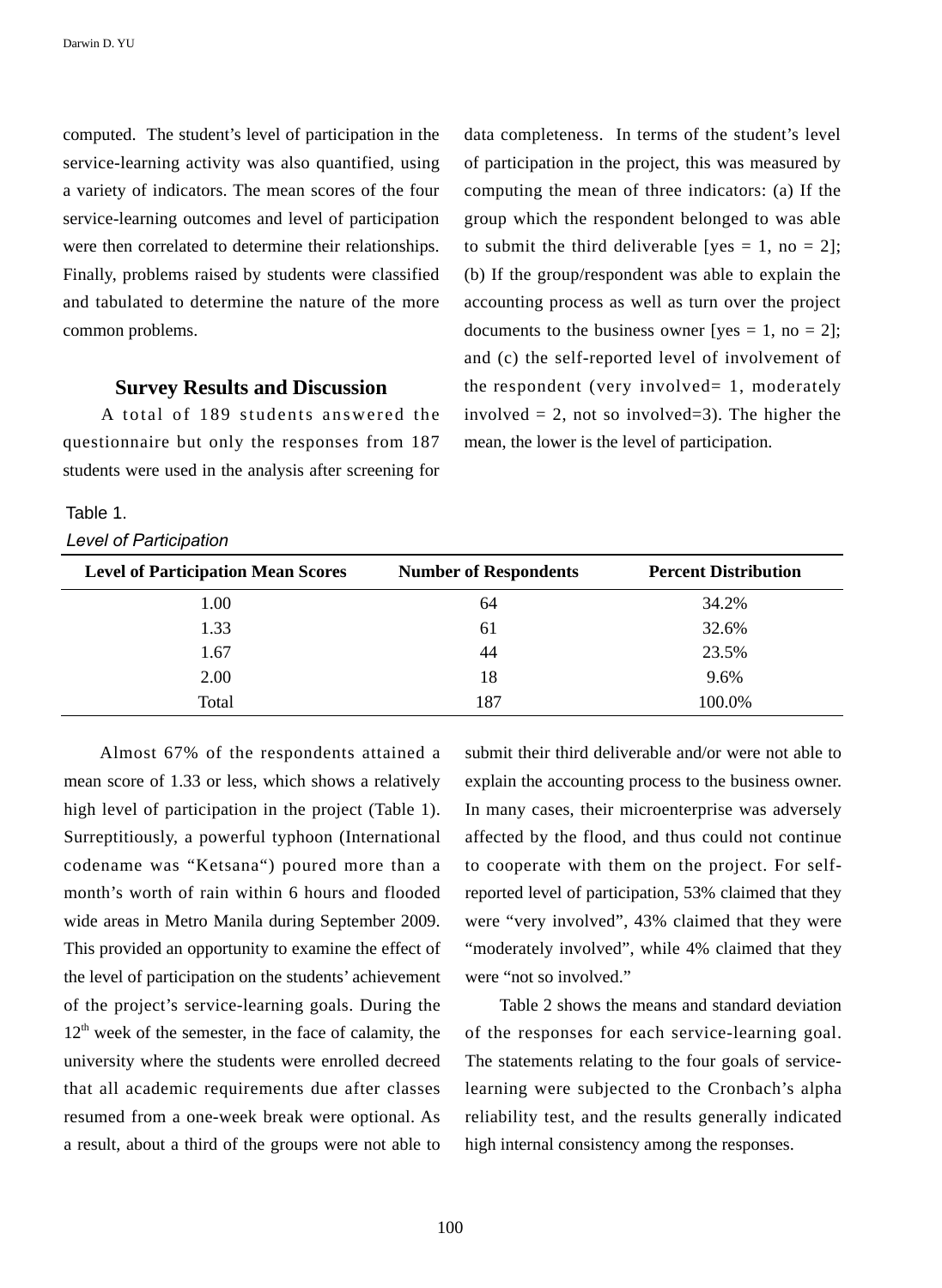| Table 2. |  |
|----------|--|

*Survey Results*

| <b>Service-learning Goals</b>                     | Cronbach's alpha | Mean | <b>Standard Deviation</b> |
|---------------------------------------------------|------------------|------|---------------------------|
| 1. Course learning                                | 0.83             | 4.01 | 0.66                      |
| 2. Impact of the students' work on the enterprise | 0.88             | 3.47 | 0.76                      |
| 3. Quality of teamwork                            | 0.76             | 4.13 | 0.83                      |
| 4. Civic responsibility                           | 0.64             | 3.69 | 0.61                      |

 The goal which scored the highest mean was "quality of teamwork" (mean = 4.13), followed closely by "course learning" (mean  $= 4.01$ ). This indicates that on average, students "agreed" with the statements related to the achievement of these goals. The exposure of the students to the business transactions of the microenterprises, and their setting up an accounting system for it, did help the students gain a deeper understanding of financial accounting. About 61% of the respondents scored the "course learning" goal at 4.0 or higher.

 The goal with third highest mean score was "civic responsibility" (mean  $= 3.69$ ). This goal is probably a bit difficult to measure, since it connotes the willingness of the student to engage with the more needy members of his community, and help them find ways to meet their needs. It also implies a bit of the "reciprocity" or "mutuality" often mentioned in service-learning articles - the student provides the service with the humble understanding that the community is allowing itself to be helped and that he can benefit from the community as much as the community is benefiting from him. Perhaps the most telling evidence that students have imbibed civic responsibility is shown by this statement which attained the highest mean score among the four in this category - "I look forward to being involved in similar projects which deepen the course learning objectives while helping others at the same time." Almost 73% of the respondents agreed or strongly agreed with it.

 The "impact of the students' work on the enterprise" goal scored the lowest mean (mean  $= 3.47$ ) although students agreed that their impact was more positive than negative. This construct was based on four statements - three of which concerned the ability of the owner to better understand the financial condition of the business through the information generated from the accounting system - while a fourth asked for the likelihood of the owner to adapt the accounting system set up by the students. Note that this servicelearning outcome, although associated with client impact, is really more an indication of the level of social self-efficacy of the students since the degree of client impact was not validated independently (i.e., owners of the microenterprises were not asked by the researcher if they found the accounting system useful). The questionnaire asked students to assess if their work made a positive contribution to the microenterprise. Even with their limited coursework on financial accounting, the students as a whole felt that they have been able to implement something that is useful to a microenterprise.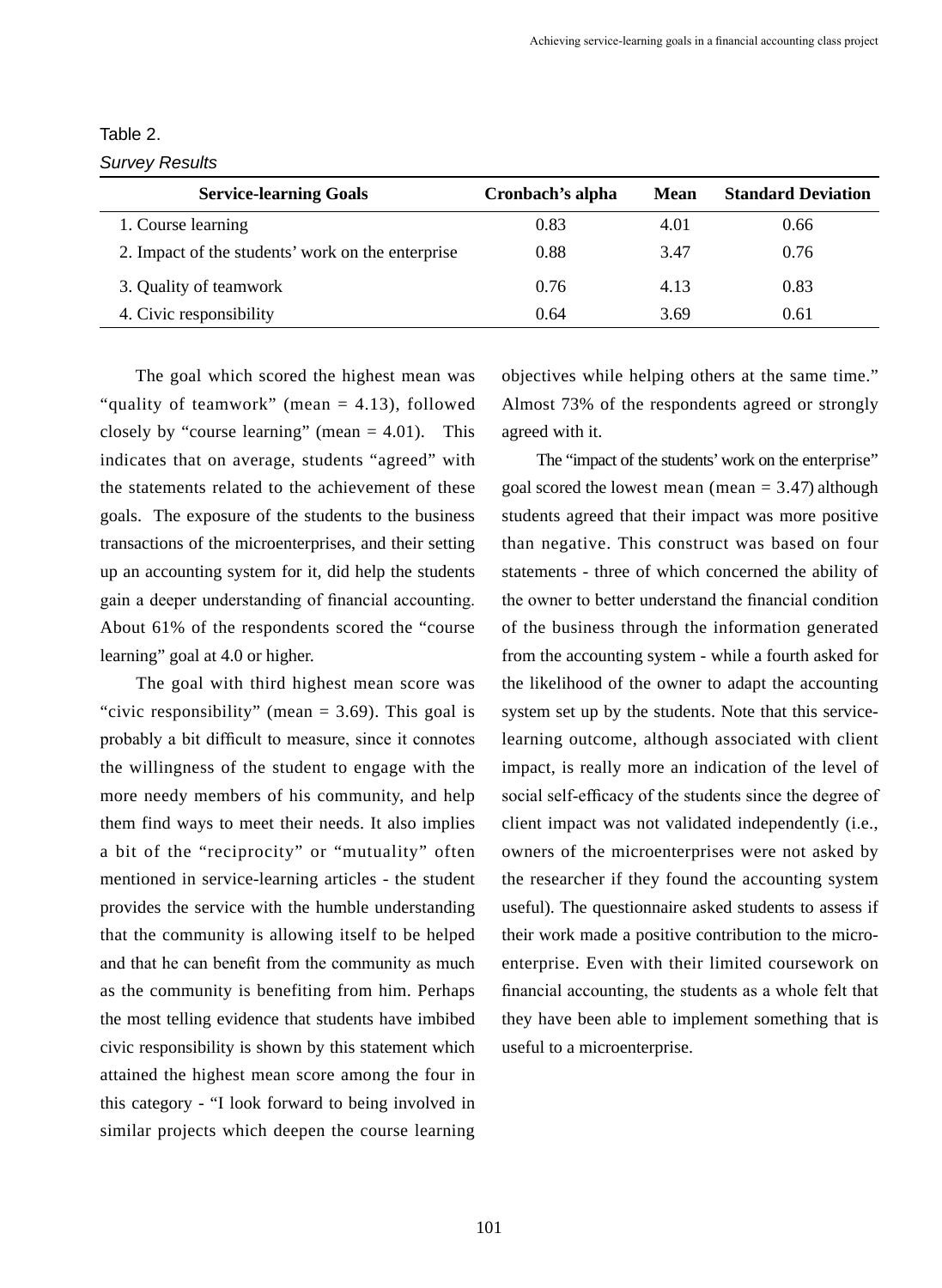|               |                     | <b>Participation</b> | Learning   | Ent_Impact | <b>Teamwork</b> | Civic_Resp |
|---------------|---------------------|----------------------|------------|------------|-----------------|------------|
| Participation | Pearson Correlation | 1.000                | $-0.343**$ | $-0.373**$ | $-0.283**$      | $-0.112$   |
|               | N                   |                      | 187        | 187        | 187             | 181        |
| Learning      | Pearson Correlation |                      | 1.000      | $0.440**$  | $0.553**$       | $0.494**$  |
|               | N                   |                      |            | 187        | 187             | 181        |
| Ent_Impact    | Pearson Correlation |                      |            | 1.000      | $0.357**$       | $0.350**$  |
|               | N                   |                      |            |            | 187             | 181        |
| Teamwork      | Pearson Correlation |                      |            |            | 1.000           | $0.487**$  |
|               | N                   |                      |            |            |                 | 181        |
| Civic_Resp    | Pearson Correlation |                      |            |            |                 | 1.000      |

Table 3. *Correlations Among Variables*

\*\* Significant at the 0.01 level (2-tailed)

 The correlations among the variables support the findings of other researchers on service-learning (Table 3). The participation variable has a "higher" value when a student has less participation, thus, the negative correlations should be interpreted as higher participation levels. All the other variables increase as the positive outcomes increase. The strongest correlations are between course learning and teamwork (0.553), course learning and civic responsibility (0.494), and teamwork and civic responsibility (0.487).

 The correlations show how important it is for students to immerse themselves in the servicelearning activity in order to achieve the servicelearning goals. The various service-learning goals are also mutually reinforcing. Achievement of one goal helps the attainment of the other goals. Students who feel that the project is helping them understand the course content better by applying them to a real situation will also make them feel better equipped to help the microenterprise. Since this is a group project, it is vital that students be able to establish working arrangements to carry out the project objectives, to the extent that they can rely on their group mates to help them with the technical aspects of the project. Developing a sense of wanting to help disadvantaged groups beyond the accounting servicelearning project is probably a personal process, but this can certainly be hastened if other group mates feel the same way and the business owners express gratitude in being helped.

### **Problems Encountered by Students**

 The most common problems are related to the choice of the microenterprise to work with. (See problems  $#1, 2, 5, \& 6$  of Table 4.) Ideally, a microenterprise which is located near the university, with an owner who is cooperative and who keeps good records of his business would solve most of the students' problems. From a project design standpoint, perhaps more guidelines should be provided to the students as to how to choose the microenterprises to work with. The top problem - business information not recorded or hard to determine - is probably why the microenterprise needs an accounting system to begin with. Most likely, students did not expect the business information to be so disorderly, so incomplete, or so time-consuming to assemble (e.g.,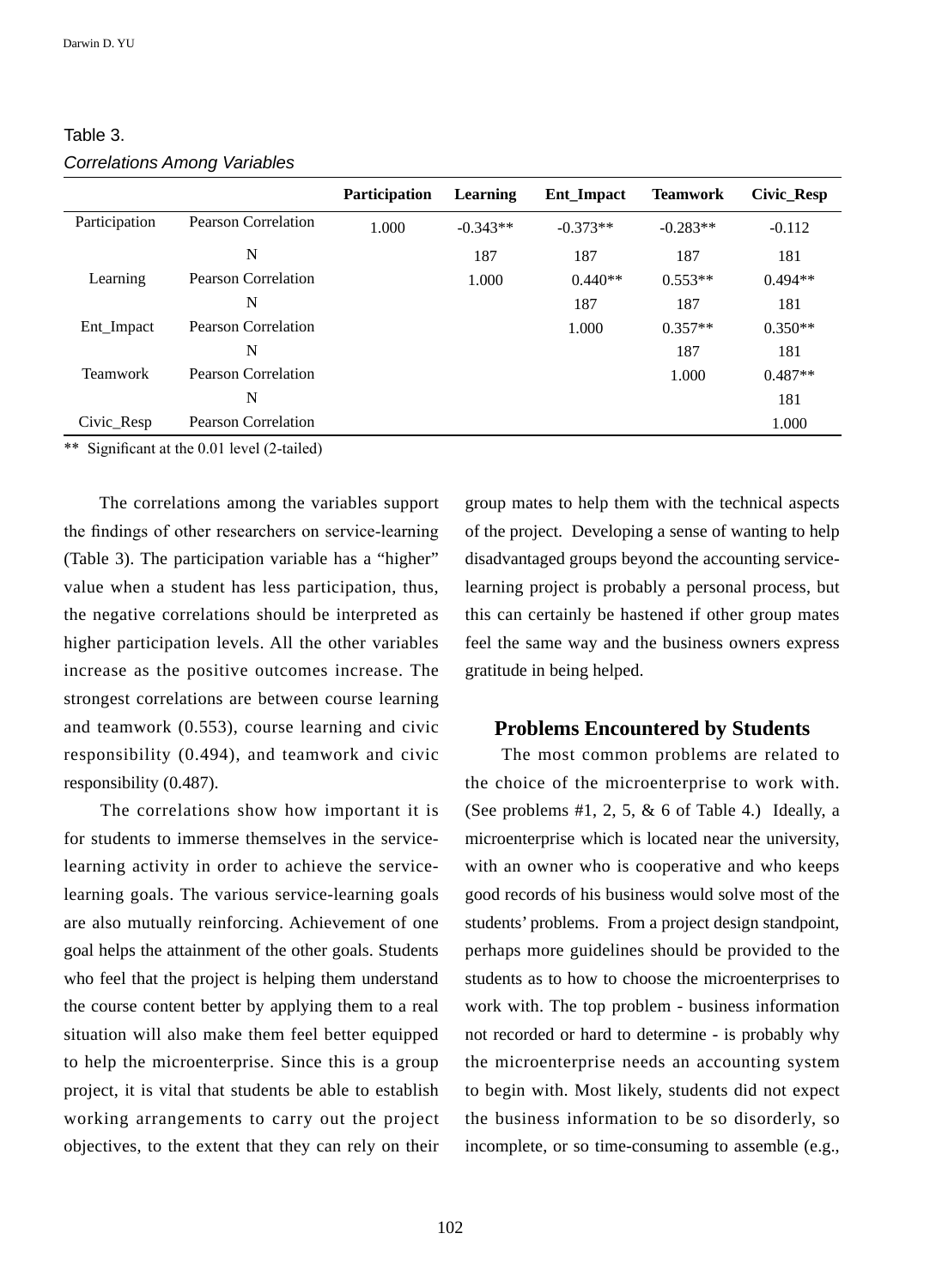conducting physical inventory for a convenience store). This can be mitigated by setting students expectations to be more realistic at the start of the project, and for the student to check for some reasonable level of record-keeping on the part of the microenterprise before engaging it.

## Table 4.

*Top Problems Encountered by Students*

| Nature of problem                                         | % of total Respondents* |  |  |  |
|-----------------------------------------------------------|-------------------------|--|--|--|
| 1. Business information not recorded or hard to determine | 34%                     |  |  |  |
| 2. Lack of cooperation from owner or employees            | 22%                     |  |  |  |
| 3. Lack of teamwork                                       | 19%                     |  |  |  |
| 4. Difficulty in applying accounting concept              | 7%                      |  |  |  |
| 5. Enterprise far from students                           | 6%                      |  |  |  |
| 6. Hard to get enterprise for project                     | 5%                      |  |  |  |

\*Some of the problems described cut across several categories, so they are counted in multiple categories.

 The third most mentioned problem (19% of the respondents) - lack of teamwork - is probably not so surprising, notwithstanding the fact that students were allowed to choose their own group mates. When the project is challenging, with students trying to balance multiple responsibilities in school, members of a group may become discouraged and not know how to proceed. To keep the group moving towards its goal, members of the group should be encouraged to find ways to negotiate the workload with each other, to motivate others to cooperate, to trade project tasks, or to simply push others to work harder. Perhaps as part of the service-learning experience, support services can be provided to the students regarding group dynamics, communication and leadership skills, time and stress management, so that they can deal with these teamwork issues better.

 Problem #4 deals with the difficulty in applying accounting concepts to the business situation. These situations actually present learning opportunities, and allow students to better understand accounting concepts with all their intentions and limitations.

I try to help students find the answers when they approach me to discuss this type of difficulty rather than give the answer outright. Only 7% of the students identified this as a problem, which means that in most cases, the students were able to figure out the appropriate application on their own.

## **Conclusion and Future Research**

 This financial accounting project showed that service-learning can enhance students' learning, teamwork skills, and sense of civic responsibility. Students feel that their work with the microenterprises has improved the owners' understanding of the financial condition of their business. The level of participation by the student influences the service-learning outcomes. All these variables seem to be mutually reinforcing, and it may be difficult to identify which ones are the true dependent variables. The findings of this study support the observations of many researchers of service-learning, especially the presence of bidirectionality of the effect of service-learning outcomes. For instance, Reeb et al. (2010) described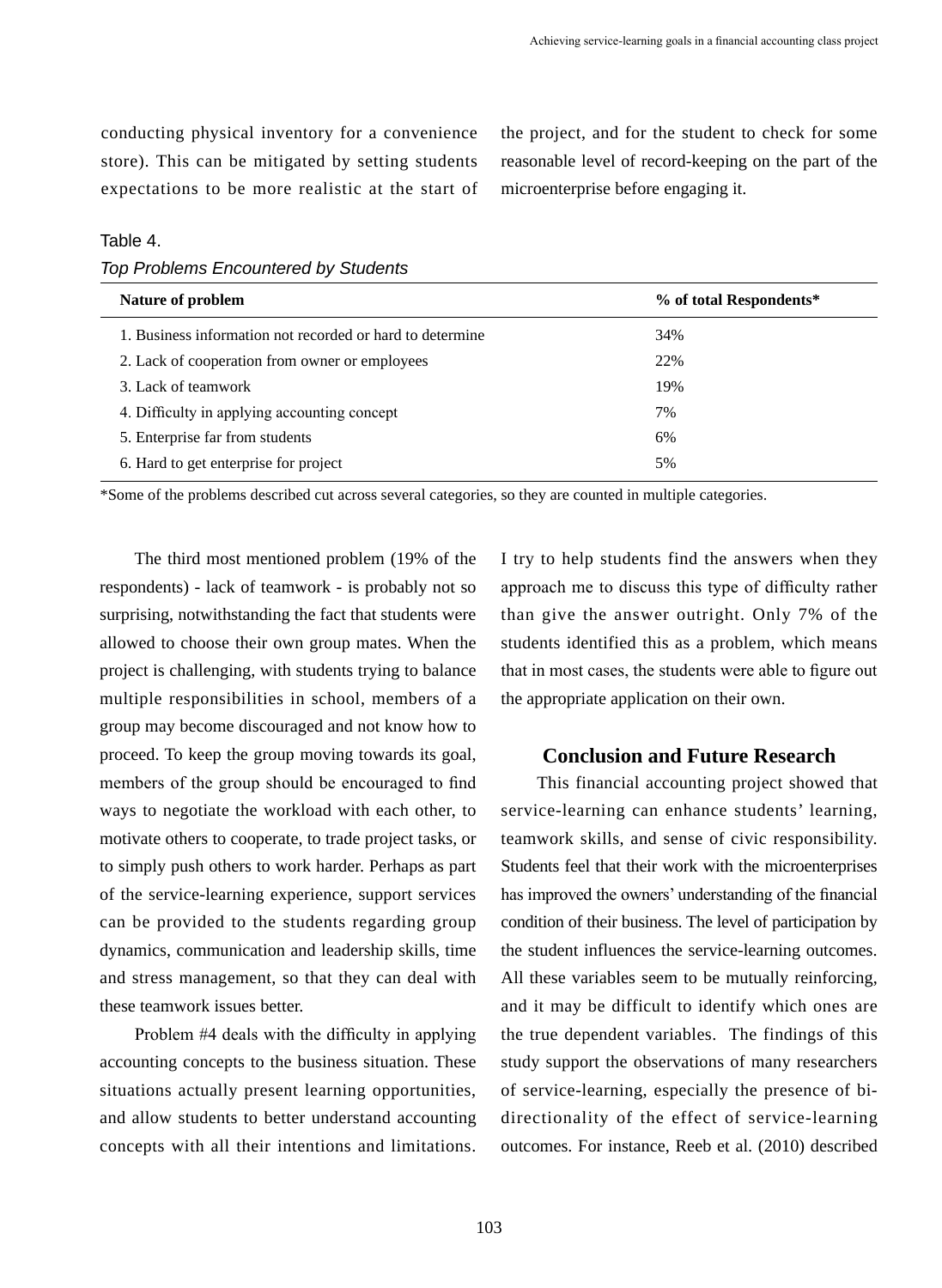Darwin D. YU

how social self-efficacy produces community benefits which encourage students to be more deeply engaged, and this leads to students feeling more confident about being able to make a difference.

 Rama et al. (2000) suggested aligning three types of factors - student characteristics, intended student outcomes, and educational environment - to enhance students' achievement of service-learning outcomes. For this project of setting up accounting systems in microenterprises, student characteristics were matched with intended student outcomes. Although this was an introductory course in financial accounting, students belonged to honors programs, were highly motivated, had well-developed cognitive and problem-solving skills, and were using an accounting textbook that is typically used at the MBA level. The factor that could bear some improvement is the educational environment, which covers service placement characteristics, course characteristics, and quality of reflection. Students' problems related to difficulty in obtaining data for the project, which could be due to physical distance, incomplete/ disorderly record-keeping, or lack of cooperation from the owners, can somewhat be mitigated if the microenterprises were better screened or identified in the first place. This would require the support of an "office for service-learning" that is in touch with potential client organizations and communities such that information-gathering and analysis is done on a regular basis. Students can then choose from a roster of microenterprises which are conveniently located and ready to cooperate. On the other hand, one can argue that the problems that students encountered add to their learning, and can develop qualities such as patience, perseverance, creativity, persuasiveness, and sensitivity towards others. These qualities were not measured as outcomes in this study, but most groups were able to deliver a reasonably coherent set of financial statements that reflect about one month's operations. This shows that they found solutions to their problems.

 As an area for further research, it would be interesting to find out directly from the owners of the microenterprises involved in this project their responses to the questions raised in the "Impact on Enterprise" section of the survey. These owners can also be asked if certain work arrangements can be done to enhance the learning experience of the students, as well as to improve their effectiveness in setting up an accounting system for the enterprise. After all, although these owners are treated as "clients" in the project, they can also be "partners" in the project if they realize how important their role is in educating our college students.

#### **References**

- Andrews, C. P. (2007). Service learning: Applications and research in business [Electronic version]. *Journal of Education for Business*, *83*(1), 19-26.
- Astin, A. W., Vogelgesang, L. J., Ikeda, E. K., & Yee, J. A. (2000). *How service learning affects students*. Los Angeles: UCLA, Higher Education Research Institute.
- Campus Compact (2010). Campus Compact website homepage. Retrieved on 18 Jan 2010 from www. compact.org.
- Clarke, M. M. (2000). *Evaluating the Community Impact of Service Initiatives: The 3-I Model*.Unpublished doctoral dissertation, Peabody College, Vanderbilt University.
- Eyler, J. S. & Giles Jr., D. E. (1999). *Where's the learning in servicelearning?* San Francisco, CA: Jossey-Bass Publishers.
- Eyler, J. S., Giles Jr., D. E., Stenson, C. M., & Gray, C. J. (2001). *At a glance: What we know about the effects of servicelearning on college students, faculty, institutions and communities, 1993-2000* (3 ed.). Washington, DC: Learn and Serve America National Service Learning Clearinghouse. Available from http://servicelearning.org.
- Giles Jr., D. E. & Eyler, J. S. (1994). The impact of a college community service laboratory on students' personal, social and cognitive outcomes. *Journal of Adolescence*, *17* (4): 327-339.
- Gujarathi, M. R. & McQuade, R. J. (2002). Service-learning in business schools: A case study in an intermediate accounting course. *Journal of Education for Business*, *77*, 144-150.
- Morton, K. & Troppe, M. (1996). From the margins to the mainstream: Campus Compact's project on integrating service with academic study. *Journal of Business Ethics*, *15*, 21-32.